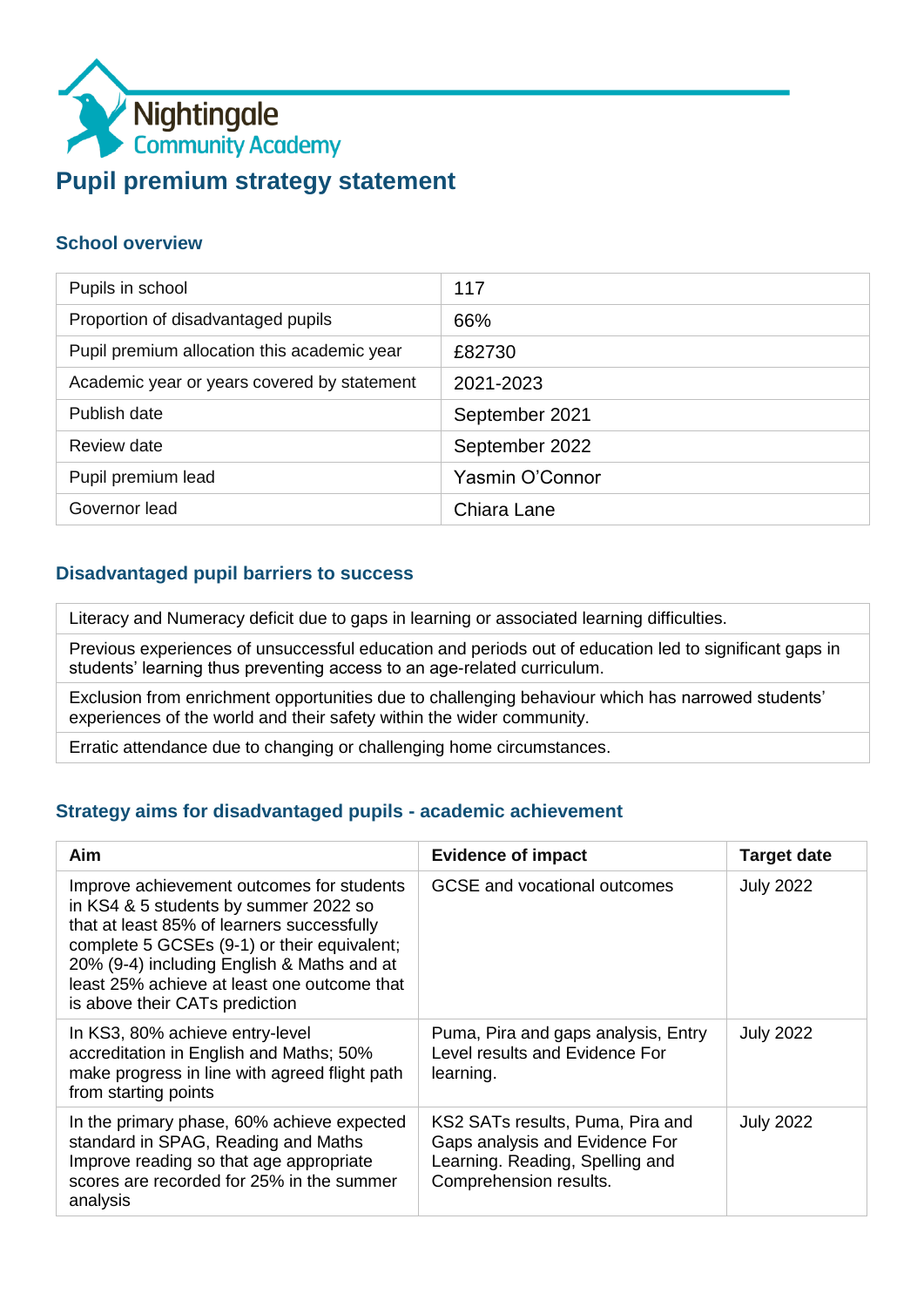# **Strategy aims for disadvantaged pupils – wider outcomes (e.g. independence)**

| <b>Measure</b>                                                                                                                                                                                                                    | <b>Activity</b>                                                                                                                                                                                                                                                                                                                                                                                                                                                                                                                                                                                                                                                                                                                                                                                                                                                                                                                                                                                                                                                                                                                                                                                                                                                                                                                                                                                                                                                                                                                                                                                                                                                                                                                                                                                                                                                                                                                                                                                                                                                                                                                                                                                                                                                                                                                                                                                                                                                                                                                                                                                                                                                                                                   |
|-----------------------------------------------------------------------------------------------------------------------------------------------------------------------------------------------------------------------------------|-------------------------------------------------------------------------------------------------------------------------------------------------------------------------------------------------------------------------------------------------------------------------------------------------------------------------------------------------------------------------------------------------------------------------------------------------------------------------------------------------------------------------------------------------------------------------------------------------------------------------------------------------------------------------------------------------------------------------------------------------------------------------------------------------------------------------------------------------------------------------------------------------------------------------------------------------------------------------------------------------------------------------------------------------------------------------------------------------------------------------------------------------------------------------------------------------------------------------------------------------------------------------------------------------------------------------------------------------------------------------------------------------------------------------------------------------------------------------------------------------------------------------------------------------------------------------------------------------------------------------------------------------------------------------------------------------------------------------------------------------------------------------------------------------------------------------------------------------------------------------------------------------------------------------------------------------------------------------------------------------------------------------------------------------------------------------------------------------------------------------------------------------------------------------------------------------------------------------------------------------------------------------------------------------------------------------------------------------------------------------------------------------------------------------------------------------------------------------------------------------------------------------------------------------------------------------------------------------------------------------------------------------------------------------------------------------------------------|
| To plan and deliver a range<br>of personal development<br>opportunities across every<br>phase of the school so that<br>every learner has access to<br>a termly experience and can<br>recount the NCA personal<br>development aims | • Development of school Values and Vision through middle leadership<br>(NCA WISE)<br>. Review the range, quality and take up of extra-curricular activities of-<br>fered by the school<br>• Enhancement of careers advice for pupils through external providers<br>• Development of Visual Aids for Values and Vision<br>• Development of WOW days despite COVID barriers<br>. Development of Behaviour Expectations by connecting Values to Be-<br>haviours<br>• CPD on instilling and embedding NCA WISE values onto students<br>• NCA WISE drop down day development and implementation<br>• Personal Development mapping to identify provisions to pupils across<br>all age groups. Gaps are filled to provide holistic approach<br>• Begin processes which allow for pupil reflection and metacognition                                                                                                                                                                                                                                                                                                                                                                                                                                                                                                                                                                                                                                                                                                                                                                                                                                                                                                                                                                                                                                                                                                                                                                                                                                                                                                                                                                                                                                                                                                                                                                                                                                                                                                                                                                                                                                                                                                      |
| Embed the NCA therapeutic<br>approach in everyday<br>practices and implement<br>prescribed individual plans<br>that include support for<br>additional schools, parents<br>and at least 70% of the PPG<br>September cohort         | • The therapy team has increased capacity - allowing for the develop-<br>ment of new areas of therapeutic support, in line with learner need.<br>• Extend therapy services to other local schools to build expertise in this<br>area, whilst consolidating the relationship with the PRU.<br>• Provide parents/ carers with access to specialist groups, supporting<br>their understand of diagnoses such as ADHD, ASD etc and building<br>their capacity to support their children.<br>• Explore new therapeutic environments and practices that contribute to<br>the further reduction of physical interventions.<br>• Training and support for therapeutic mentors and allocated time for<br>them to carry out scheduled sessions with learners on their caseload, as<br>part of the learner's timetable.<br>• All therapeutic interventions are accurately recorded in SIMS.net - to<br>facilitate the monitoring of learner progress, as well as the consistent im-<br>plementation of the intervention.<br>• Therapeutic mentors - added to over time -trained to carry out inter-<br>ventions under supervision of the Therapy Team<br>• A good working relationship is established with the PRU, with a clear<br>referral paths identified - ensuring that at the same time a consistent<br>and stable caseload is maintained supporting NCA learners<br>• New creative spaces are explored and set up (e.g. mud kitchen, sen-<br>sory rooms in secondary and primary), creating an environment condu-<br>cive to the therapeutic process - success to be measured by reduction<br>in the number of overall restraints in the school and learners transferring<br>skills acquired into the wider world.<br>• Specialist training will be delivered to the staff group to consolidate the<br>whole school therapeutic approach at NCA and new staff will be in-<br>ducted in approach on entry to NCA.<br>• Therapists and teaching staff will develop a series of joint training to<br>make therapy relevant to classroom learning. This will encourage an in-<br>terdisciplinary approach that takes into account both perspectives for<br>optimal outcome.<br>• Therapeutic interventions are delivered to small groups/whole class on<br>identified topics such as ADHD and ASD - thus supporting learners in<br>their sense of their diagnoses and promoting the use of positive strate-<br>gies to manage symptoms.<br>• Specialist-led Parents' groups will be offered on a range of identified<br>topics, supporting the understanding of specific diagnoses and the ac-<br>quisition of therapeutic parenting skills to address symptoms that are<br>possible barriers of positive relationships. |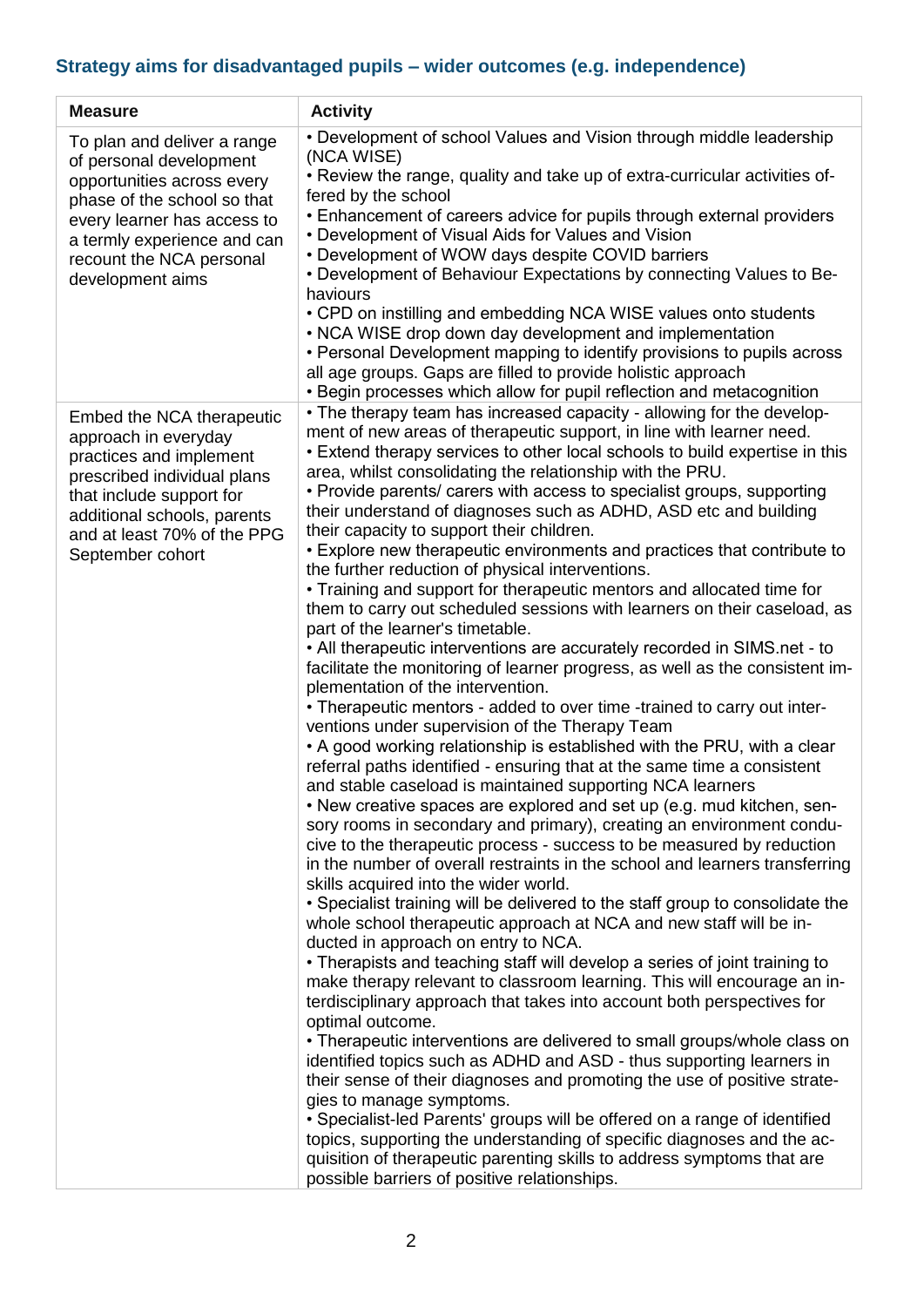|                    | • Trainee clinical placements will be offered and managed by the ther-<br>apy team to supplement the NCA therapeutic offer and to build team ca-<br>pacity.<br>• A reflective practice group/case discussion will be set up to support<br>staff when dealing with particularly challenging learners / caseloads, in<br>an attempt to address some of the unhelpful dynamics that might de-<br>velop.<br>• Supervision training for NCA Therapy Lead. |
|--------------------|------------------------------------------------------------------------------------------------------------------------------------------------------------------------------------------------------------------------------------------------------------------------------------------------------------------------------------------------------------------------------------------------------------------------------------------------------|
| Projected spending | Therapy internship £10,000<br>CPD £5,000<br>Curriculum enhancement/enrichment £5,000<br>Literacy specialist (contribution to salary) £11,865<br>Numeracy specialist (contribution to salary) £11,865                                                                                                                                                                                                                                                 |

## **Teaching priorities for current academic year**

| Aim                                                                                                                    | <b>Evidence of impact</b>                                                       | <b>Target date</b> |
|------------------------------------------------------------------------------------------------------------------------|---------------------------------------------------------------------------------|--------------------|
| Investing in high-quality training and<br>professional development for teachers<br>and Learning Support Professionals. | TES will indicate a typicality no less than 2c<br><b>CPD evaluations on BWS</b> | <b>July 2022</b>   |
| Mapping the intent of the curriculum to<br>the assessment matrix to improve staff<br>knowledge and understanding       | Diagnostic analysis and intervention<br>Accelerated progress                    | <b>July 2022</b>   |
| Teacher training and development<br>through DET and ECT framework                                                      | Successful completion of training and staff<br>retention                        | <b>July 2023</b>   |

## **Targeted academic support for current academic year**

| <b>Measure</b>                                                                                                                                                      | <b>Activity</b>                                                                                                                                                                                                                                                                                                                                                                                                                                                                                                               |
|---------------------------------------------------------------------------------------------------------------------------------------------------------------------|-------------------------------------------------------------------------------------------------------------------------------------------------------------------------------------------------------------------------------------------------------------------------------------------------------------------------------------------------------------------------------------------------------------------------------------------------------------------------------------------------------------------------------|
| To change the Virtual<br>Learning Environment at NCA<br>to allow for remote and<br>independent learning linked<br>to classroom processes                            | • Investigate current usage of VLE resources across the trust<br>• Investigate VLE resources which can be used at NCA<br>• Purchase VLE resources and develop a VLE leadership team<br>• Develop VLE pilot project for the testing of VLE systems<br>• Develop VLE for launch across whole school<br>• Train all stakeholders (parents, staff, pupils) on the usage of VLE                                                                                                                                                    |
| To develop and enhance the<br>current literacy and numeracy<br>provisions at NCA so that<br>40% of PPG learners hit<br>expected standard; 80%<br>make good progress | Literacy<br>• Produce a strategy document<br>• To open a new library/ literacy centre<br>• To investigate the current WWW and EBI of literacy provision at NCA<br>• To purchase Literacy resources where needed<br>• To refine the literacy provision practices at NCA and train relevant<br>staff<br>• To create an audit cycle for progress made in literacy and to tweak in-<br>terventions and holistic practice as needed<br>Numeracy<br>• To investigate the current WWW and EBI of numeracy provision at<br><b>NCA</b> |
|                                                                                                                                                                     | • To purchase Numeracy resources where needed<br>• To refine the Numeracy practices at NCA and train relevant staff<br>• To create an audit cycle for progress made in numeracy and to tweak<br>interventions and holistic practice as needed                                                                                                                                                                                                                                                                                 |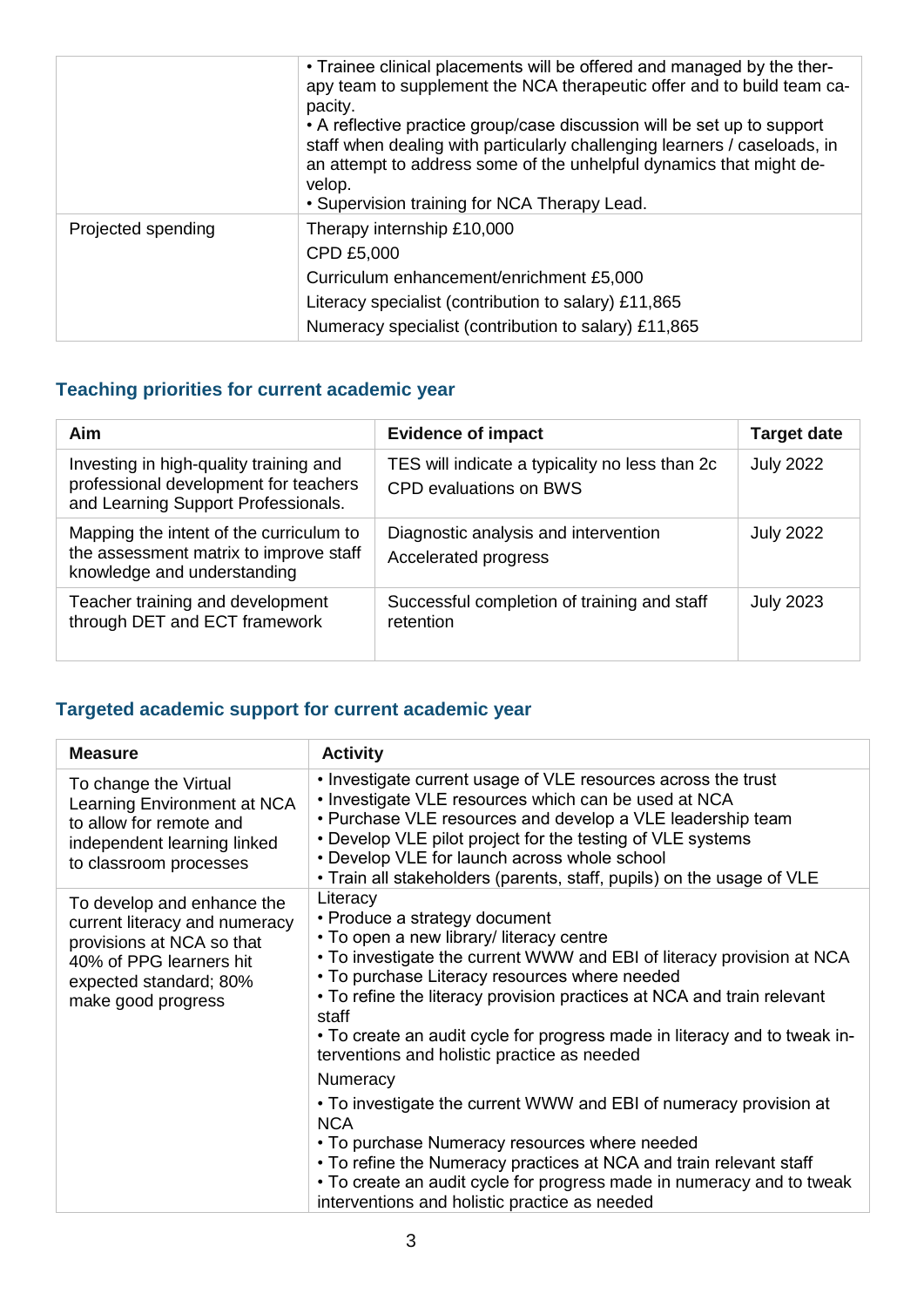| Barriers to learning these<br>priorities address | • Offering fully personalised home learning opportunities to all PPG<br>students and addressing gaps in learning.<br>• Literacy deficits which prevent students from being functionally<br>literate, and hinders their ability to access an age-related curriculum.<br>• Numeracy deficits which prevent students from being functionally<br>numerate, and hinders their ability to access an age-related |
|--------------------------------------------------|-----------------------------------------------------------------------------------------------------------------------------------------------------------------------------------------------------------------------------------------------------------------------------------------------------------------------------------------------------------------------------------------------------------|
|                                                  | curriculum.                                                                                                                                                                                                                                                                                                                                                                                               |
| Projected spending                               | VLE investment £7,000<br>Library refurbishment £4,000                                                                                                                                                                                                                                                                                                                                                     |

### **Wider strategies for current academic year**

| <b>Measure</b>                                                                                                                                                                                                                                                                                                                                                                      | <b>Activity</b>                                                                                                                                                                                                                                                                                                                                                                                                                                                                                                                                                                                                                                                                                                                                                                                                                                                                                                                                                                     |
|-------------------------------------------------------------------------------------------------------------------------------------------------------------------------------------------------------------------------------------------------------------------------------------------------------------------------------------------------------------------------------------|-------------------------------------------------------------------------------------------------------------------------------------------------------------------------------------------------------------------------------------------------------------------------------------------------------------------------------------------------------------------------------------------------------------------------------------------------------------------------------------------------------------------------------------------------------------------------------------------------------------------------------------------------------------------------------------------------------------------------------------------------------------------------------------------------------------------------------------------------------------------------------------------------------------------------------------------------------------------------------------|
| To fully establish the NCA<br>inclusion procedure so that<br>systems are embedded to<br>create individual plans for<br>every child so that every<br>family, staff member and<br>professional is aware of the<br>inclusion needs and targets<br>therein. Build inclusion team<br>processes to provide<br>opportunities for 1:1 and small<br>group interventions for PPG<br>learners. | • Complete an audit of all held data and fill gaps/ recapture any obsolete<br>data<br>• Set up inclusions marksheets in SIMS so that timeline is in place that<br>reflects procedure<br>• Complete quality assurance of EHCP targets as part of school-wide<br>audit<br>• Transfer data from EHCPs and IIPs into the inclusion timeline<br>• Set new targets with support from therapy, behaviour and literacy spe-<br>cialists<br>• Obtain/renew/install/order testing materials and deliver CPD to staff on<br>how to administer testing and interpret data<br>• Deliver CPD to teaching staff on SEN in order to increase the quality<br>of personalisation for each learner, in every lesson<br>• Deliver CPD to learning support staff on supporting learning in the<br>classroom to increase the quality of SEN-specific classroom support<br>• Deliver training to LSPs to deliver 1:1 and small group interventions<br>• Record individual student progress on EFL platform |
| Barriers to learning these<br>priorities address                                                                                                                                                                                                                                                                                                                                    | • SEN needs of students ranging from literacy and numeracy deficits<br>and gaps in learning, SAL, SPLD and LAC difficulties, SEMH and<br>associated difficulties that have an impact on their ability to access an<br>age-related curriculum and attain age-appropriate outcomes.                                                                                                                                                                                                                                                                                                                                                                                                                                                                                                                                                                                                                                                                                                   |
| Projected spending                                                                                                                                                                                                                                                                                                                                                                  | Testing materials £4,000<br>Evidence For Learning platform, membership and training £3,000<br>Inclusion staffing £21,000                                                                                                                                                                                                                                                                                                                                                                                                                                                                                                                                                                                                                                                                                                                                                                                                                                                            |

### **Review: last year's aims and outcomes summary PPG 2020-21**

| Aim                                                                                                                                                                                                                                                                                                                                                                                                                        | <b>Outcome</b>                                                                                                                                                                                                                                                                                                                                                                                                                                                                                                                                                                                                                                       |
|----------------------------------------------------------------------------------------------------------------------------------------------------------------------------------------------------------------------------------------------------------------------------------------------------------------------------------------------------------------------------------------------------------------------------|------------------------------------------------------------------------------------------------------------------------------------------------------------------------------------------------------------------------------------------------------------------------------------------------------------------------------------------------------------------------------------------------------------------------------------------------------------------------------------------------------------------------------------------------------------------------------------------------------------------------------------------------------|
| To improve the attendance of PPG students to<br>95% in line with the Whole School through<br>delivery of robust attendance protocols, effective<br>interventions and involvement of LA teams and<br>other professionals working with families, when<br>necessary. To engage PPG virtual students in a<br>fully personalised, education plan which is<br>meaningful and prepares them for the next<br>stage in their lives. | We minimised impact of COVID absences for PPG<br>students. Those students who were not shielding,<br>impacted by Covid illness or self-isolating attendance<br>increased to 98.5%. This was a direct result of us<br>supporting families to ensure learners were attending<br>education onsite, providing food parcels, home visits<br>and other pastoral care. Overall attendance was 85%<br>for learners across the entire school. Persistent<br>absenteeism, amongst the PPG cohort, reduced by<br>22% from the previous academic year.<br>All PPG learners who were not attending school<br>received regular check-ups including home visits and |